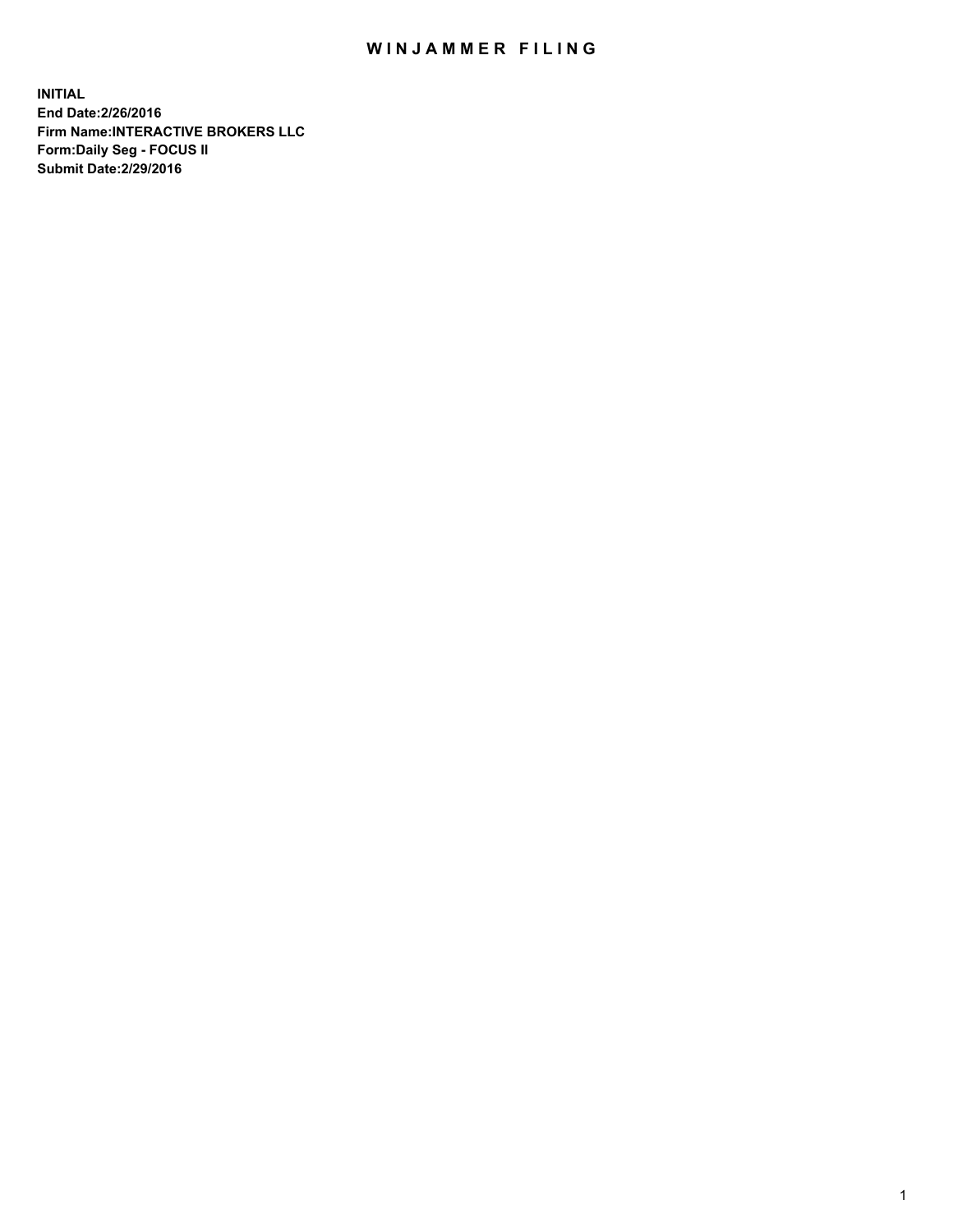## **INITIAL End Date:2/26/2016 Firm Name:INTERACTIVE BROKERS LLC Form:Daily Seg - FOCUS II Submit Date:2/29/2016 Daily Segregation - Cover Page**

| Name of Company<br><b>Contact Name</b><br><b>Contact Phone Number</b><br><b>Contact Email Address</b>                                                                                                                                                                                                                         | <b>INTERACTIVE BROKERS LLC</b><br><b>Alex Parker</b><br>203-618-7738<br>aparker@interactivebrokers.com |
|-------------------------------------------------------------------------------------------------------------------------------------------------------------------------------------------------------------------------------------------------------------------------------------------------------------------------------|--------------------------------------------------------------------------------------------------------|
| FCM's Customer Segregated Funds Residual Interest Target (choose one):<br>a. Minimum dollar amount: ; or<br>b. Minimum percentage of customer segregated funds required:% ; or<br>c. Dollar amount range between: and; or<br>d. Percentage range of customer segregated funds required between:% and%.                        | <u>0</u><br>155,000,000 245,000,000<br>0 <sub>0</sub>                                                  |
| FCM's Customer Secured Amount Funds Residual Interest Target (choose one):<br>a. Minimum dollar amount: ; or<br>b. Minimum percentage of customer secured funds required:%; or<br>c. Dollar amount range between: and; or<br>d. Percentage range of customer secured funds required between: % and %.                         | <u>0</u><br>80,000,000 120,000,000<br><u>00</u>                                                        |
| FCM's Cleared Swaps Customer Collateral Residual Interest Target (choose one):<br>a. Minimum dollar amount: ; or<br>b. Minimum percentage of cleared swaps customer collateral required:%; or<br>c. Dollar amount range between: and; or<br>d. Percentage range of cleared swaps customer collateral required between:% and%. | <u>0</u><br>0 <sub>0</sub><br>0 <sub>0</sub>                                                           |

Attach supporting documents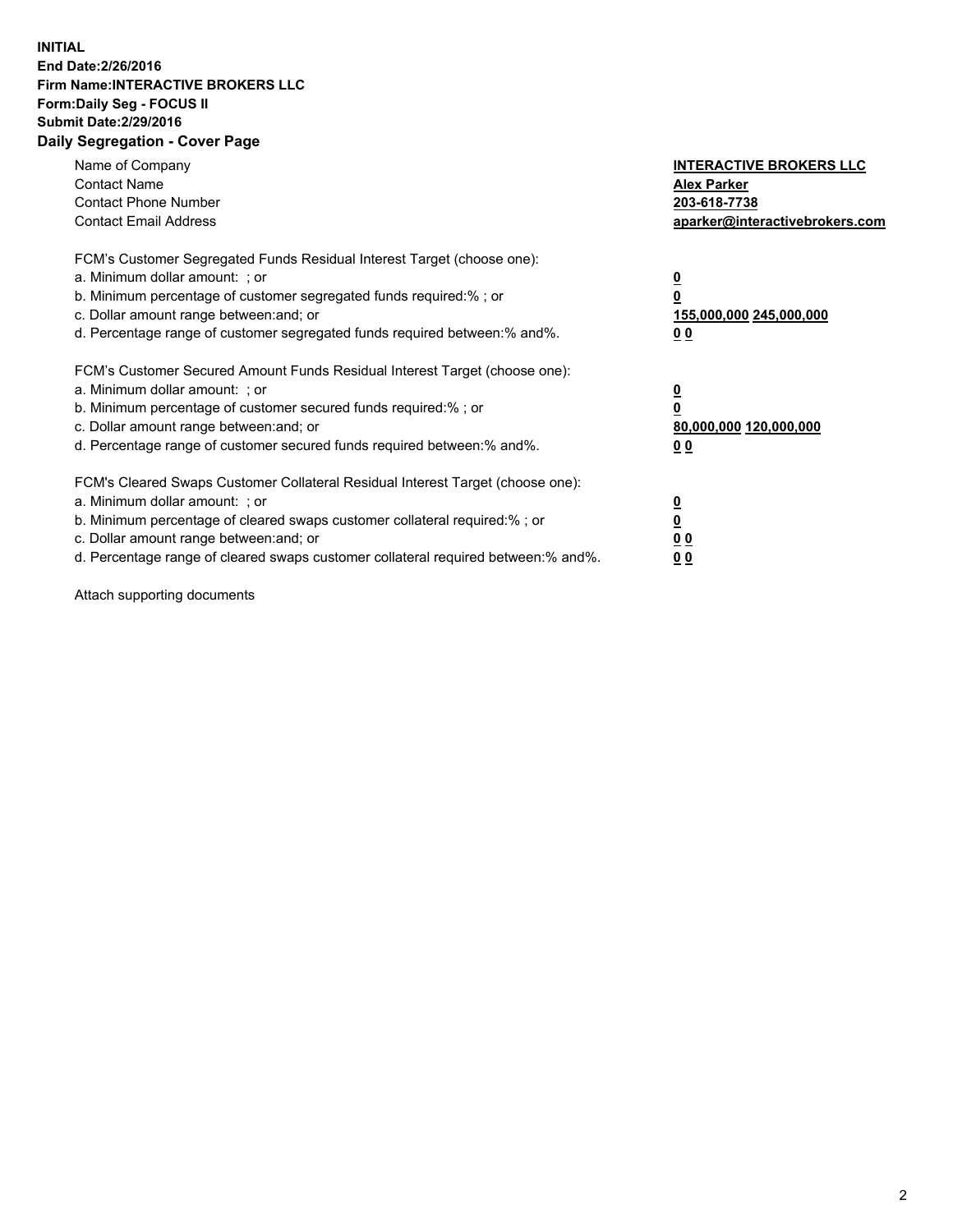## **INITIAL End Date:2/26/2016 Firm Name:INTERACTIVE BROKERS LLC Form:Daily Seg - FOCUS II Submit Date:2/29/2016 Daily Segregation - Secured Amounts**

|     | Foreign Futures and Foreign Options Secured Amounts                                         |                                   |
|-----|---------------------------------------------------------------------------------------------|-----------------------------------|
|     | Amount required to be set aside pursuant to law, rule or regulation of a foreign            | $0$ [7305]                        |
|     | government or a rule of a self-regulatory organization authorized thereunder                |                                   |
| 1.  | Net ledger balance - Foreign Futures and Foreign Option Trading - All Customers             |                                   |
|     | A. Cash                                                                                     | 298,831,493 [7315]                |
|     | B. Securities (at market)                                                                   | $0$ [7317]                        |
| 2.  | Net unrealized profit (loss) in open futures contracts traded on a foreign board of trade   | -6,613,513 [7325]                 |
| 3.  | Exchange traded options                                                                     |                                   |
|     | a. Market value of open option contracts purchased on a foreign board of trade              | 83,076 [7335]                     |
|     | b. Market value of open contracts granted (sold) on a foreign board of trade                | -158,916 [7337]                   |
| 4.  | Net equity (deficit) (add lines 1.2. and 3.)                                                | 292,142,140 [7345]                |
| 5.  | Account liquidating to a deficit and account with a debit balances - gross amount           | 1,249,043 [7351]                  |
|     | Less: amount offset by customer owned securities                                            | 0 [7352] 1,249,043 [7354]         |
| 6.  | Amount required to be set aside as the secured amount - Net Liquidating Equity              | 293,391,183 [7355]                |
|     | Method (add lines 4 and 5)                                                                  |                                   |
| 7.  | Greater of amount required to be set aside pursuant to foreign jurisdiction (above) or line | 293,391,183 [7360]                |
|     | 6.                                                                                          |                                   |
|     | FUNDS DEPOSITED IN SEPARATE REGULATION 30.7 ACCOUNTS                                        |                                   |
| 1.  | Cash in banks                                                                               |                                   |
|     | A. Banks located in the United States                                                       |                                   |
|     |                                                                                             | 500,149 [7500]                    |
|     | B. Other banks qualified under Regulation 30.7                                              | 0 [7520] 500,149 [7530]           |
| 2.  | Securities                                                                                  |                                   |
|     | A. In safekeeping with banks located in the United States                                   | 344,801,385 [7540]                |
|     | B. In safekeeping with other banks qualified under Regulation 30.7                          | 0 [7560] 344,801,385 [7570]       |
| 3.  | Equities with registered futures commission merchants                                       |                                   |
|     | A. Cash                                                                                     | $0$ [7580]                        |
|     | <b>B.</b> Securities                                                                        | $0$ [7590]                        |
|     | C. Unrealized gain (loss) on open futures contracts                                         | $0$ [7600]                        |
|     | D. Value of long option contracts                                                           | $0$ [7610]                        |
|     | E. Value of short option contracts                                                          | 0 [7615] 0 [7620]                 |
| 4.  | Amounts held by clearing organizations of foreign boards of trade                           |                                   |
|     | A. Cash                                                                                     | $0$ [7640]                        |
|     | <b>B.</b> Securities                                                                        | $0$ [7650]                        |
|     | C. Amount due to (from) clearing organization - daily variation                             | $0$ [7660]                        |
|     | D. Value of long option contracts                                                           | $0$ [7670]                        |
|     | E. Value of short option contracts                                                          | 0 [7675] 0 [7680]                 |
| 5.  | Amounts held by members of foreign boards of trade                                          |                                   |
|     | A. Cash                                                                                     | 78,453,706 [7700]                 |
|     | <b>B.</b> Securities                                                                        | $0$ [7710]                        |
|     | C. Unrealized gain (loss) on open futures contracts                                         | -2,906,305 [7720]                 |
|     | D. Value of long option contracts                                                           | 83,078 [7730]                     |
|     | E. Value of short option contracts                                                          | -158,919 [7735] 75,471,560 [7740] |
| 6.  | Amounts with other depositories designated by a foreign board of trade                      | $0$ [7760]                        |
| 7.  | Segregated funds on hand                                                                    | $0$ [7765]                        |
| 8.  | Total funds in separate section 30.7 accounts                                               | 420,773,094 [7770]                |
| 9.  | Excess (deficiency) Set Aside for Secured Amount (subtract line 7 Secured Statement         | 127,381,911 [7380]                |
|     | Page 1 from Line 8)                                                                         |                                   |
| 10. | Management Target Amount for Excess funds in separate section 30.7 accounts                 | 80,000,000 [7780]                 |
| 11. | Excess (deficiency) funds in separate 30.7 accounts over (under) Management Target          | 47,381,911 [7785]                 |
|     |                                                                                             |                                   |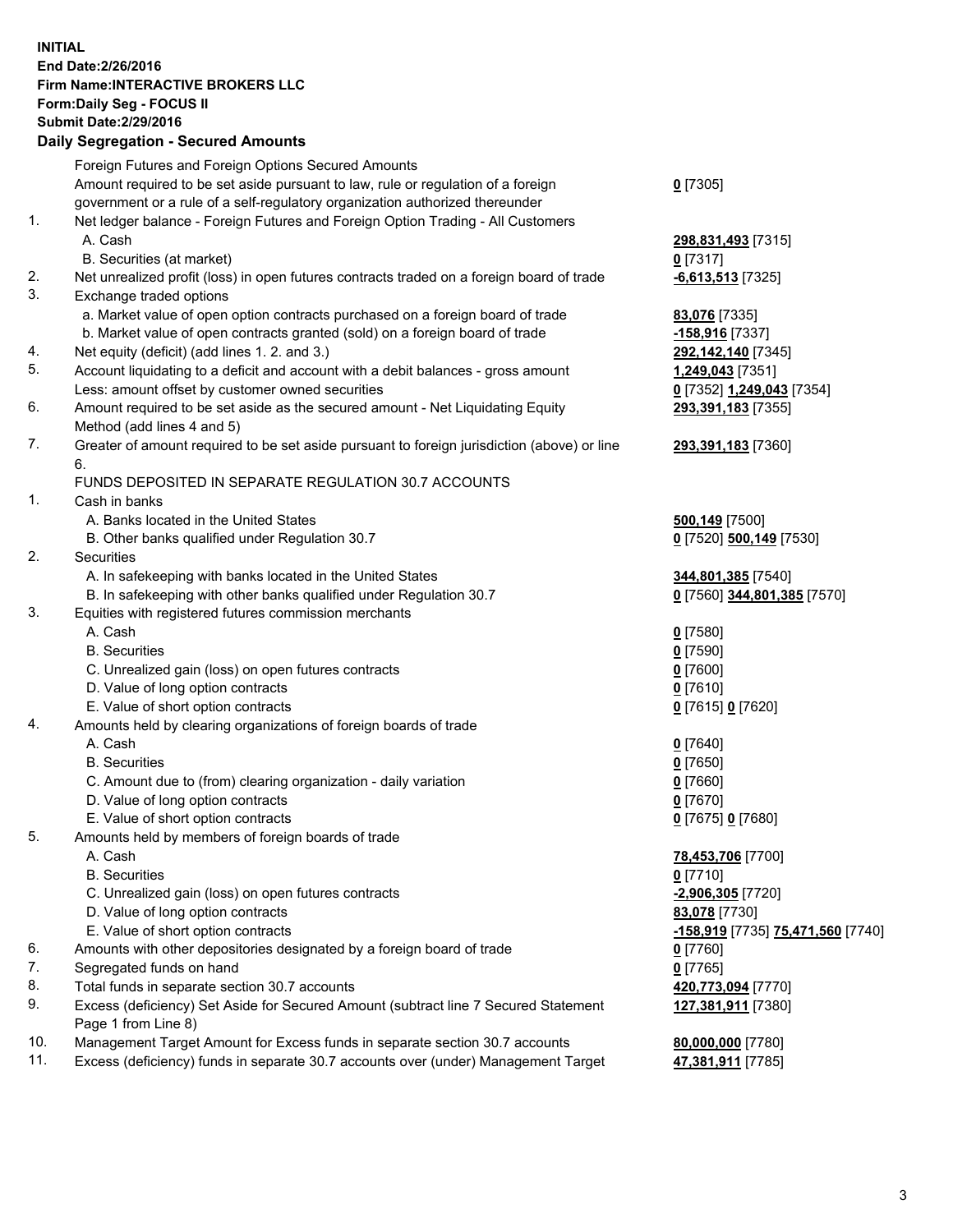**INITIAL End Date:2/26/2016 Firm Name:INTERACTIVE BROKERS LLC Form:Daily Seg - FOCUS II Submit Date:2/29/2016 Daily Segregation - Segregation Statement** SEGREGATION REQUIREMENTS(Section 4d(2) of the CEAct) 1. Net ledger balance A. Cash **2,754,020,518** [7010] B. Securities (at market) **0** [7020] 2. Net unrealized profit (loss) in open futures contracts traded on a contract market **-59,755,289** [7030] 3. Exchange traded options A. Add market value of open option contracts purchased on a contract market **109,825,193** [7032] B. Deduct market value of open option contracts granted (sold) on a contract market **-183,081,187** [7033] 4. Net equity (deficit) (add lines 1, 2 and 3) **2,621,009,235** [7040] 5. Accounts liquidating to a deficit and accounts with debit balances - gross amount **818,129** [7045] Less: amount offset by customer securities **0** [7047] **818,129** [7050] 6. Amount required to be segregated (add lines 4 and 5) **2,621,827,364** [7060] FUNDS IN SEGREGATED ACCOUNTS 7. Deposited in segregated funds bank accounts A. Cash **190,046,652** [7070] B. Securities representing investments of customers' funds (at market) **1,617,013,939** [7080] C. Securities held for particular customers or option customers in lieu of cash (at market) **0** [7090] 8. Margins on deposit with derivatives clearing organizations of contract markets A. Cash **42,099,896** [7100] B. Securities representing investments of customers' funds (at market) **1,036,469,481** [7110] C. Securities held for particular customers or option customers in lieu of cash (at market) **0** [7120] 9. Net settlement from (to) derivatives clearing organizations of contract markets **-1,360,713** [7130] 10. Exchange traded options A. Value of open long option contracts **109,801,516** [7132] B. Value of open short option contracts **-183,057,527** [7133] 11. Net equities with other FCMs A. Net liquidating equity **0** [7140] B. Securities representing investments of customers' funds (at market) **0** [7160] C. Securities held for particular customers or option customers in lieu of cash (at market) **0** [7170] 12. Segregated funds on hand **0** [7150] 13. Total amount in segregation (add lines 7 through 12) **2,811,013,244** [7180] 14. Excess (deficiency) funds in segregation (subtract line 6 from line 13) **189,185,880** [7190] 15. Management Target Amount for Excess funds in segregation **155,000,000** [7194]

16. Excess (deficiency) funds in segregation over (under) Management Target Amount Excess

**34,185,880** [7198]